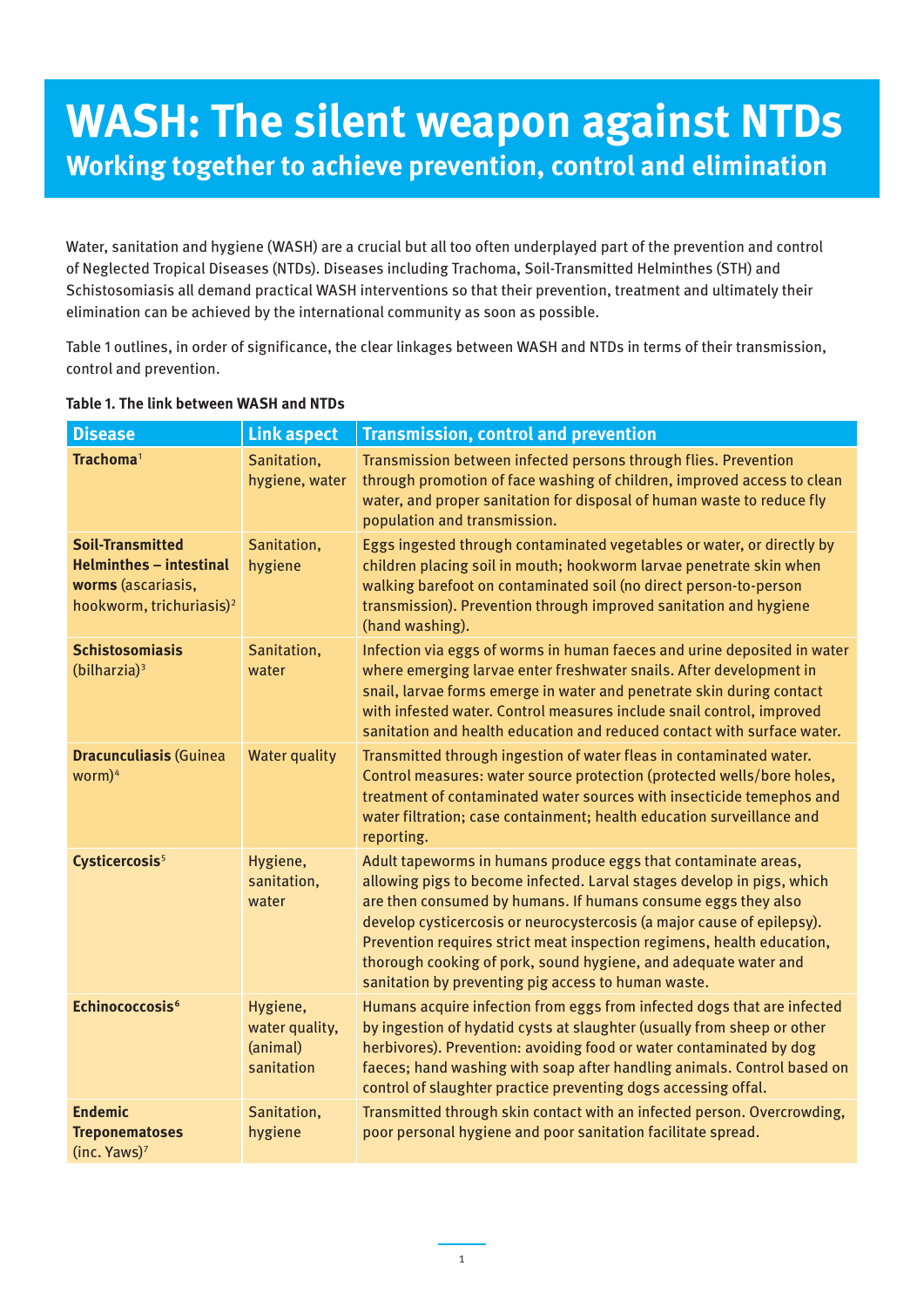| <b>Disease</b>                                                                       | <b>Link aspect</b>                                           | <b>Transmission, control and prevention</b>                                                                                                                                                                                                                                                                                                                                                                             |
|--------------------------------------------------------------------------------------|--------------------------------------------------------------|-------------------------------------------------------------------------------------------------------------------------------------------------------------------------------------------------------------------------------------------------------------------------------------------------------------------------------------------------------------------------------------------------------------------------|
| Leptospirosis <sup>8</sup>                                                           | Water                                                        | Transmitted through contact with animal (rat) urine or with water<br>contaminated with animal urine. Epidemics occur in rural areas<br>associated with flooding.                                                                                                                                                                                                                                                        |
| <b>Lymphatic Flariasis</b><br>(elephantiasis, caused<br>by roundworm) <sup>9</sup>   | <b>Sanitation</b><br>(prevention),<br>hygiene<br>(treatment) | Parasites transmitted by mosquitoes. Poorly constructed latrines<br>increase presence of LF-transmitting Culex mosquito vectors. Patients<br>with chronic disabilities resulting from LF are advised to maintain<br>rigorous hygiene and take necessary precautions to prevent secondary<br>infection and aggravation of the condition; availability of water for limb<br>washing important in reducing severity of LF. |
| <b>Human African</b><br><b>Trypanosomiasis</b><br>(Sleeping Sickness) <sup>10</sup>  | <b>Sanitation</b><br>(prevention),<br>hygiene<br>(treatment) | Transmission between infected persons through flies. Prevention<br>includes promotion of face washing of children, improved access to clean<br>water, and proper sanitation for disposal of human waste to reduce fly<br>population and transmission.                                                                                                                                                                   |
| Chagas Disease <sup>11</sup>                                                         | <b>Food hygiene</b>                                          | Caused by a parasite transmitted by triatomine ('kissing') bugs, whose<br>presence is linked to poorly constructed housing (not WASH). Vector<br>control is the key preventive method, but good hygiene practices in<br>food preparation, transportation, storage and consumption are also<br>recommended.                                                                                                              |
| Dengue <sup>12</sup>                                                                 | <b>Water storage</b><br>management                           | Virus transmitted by mosquitoes. Mosquito control includes covering,<br>emptying and frequent cleaning of domestic water storage containers;<br>applying appropriate insecticides to outdoor water storage containers.<br>Epidemic control through insecticide spraying.                                                                                                                                                |
| <b>Foodborne Trematode</b><br><b>Infections (liver/lung</b><br>flukes) <sup>13</sup> | <b>Food hygiene</b>                                          | Worm eggs in human faeces produce larvae that develop in aquatic snails<br>that produce larvae that develop in food products (fish, crabs/crayfish,<br>water plants). Prevention includes good food preparation practices, safe<br>disposal of human faeces to avoid eggs entering snail-infested water;<br>changing food preparation practices.                                                                        |
| <b>Onchocerciasis (river</b><br>blindness) <sup>14</sup>                             | <b>Water resource</b><br>management                          | Parasite transmitted by blackfly in riverside locations. Measures for<br>blackfly control include insecticide treatment of larval breeding sites (fast<br>flowing water) but including water-flow manipulation if possible (dam<br>sites, spillways).                                                                                                                                                                   |
| <b>Buruli Ulcer<sup>15</sup></b>                                                     | None                                                         | Bacterial infection, transmission route not established.                                                                                                                                                                                                                                                                                                                                                                |
| Leishmaniasis <sup>16</sup>                                                          | None                                                         | Many different forms and complex epidemiology. Transmission by sand<br>fly bites. Prevention through vector control.                                                                                                                                                                                                                                                                                                    |
| Leprosy <sup>17</sup>                                                                | None                                                         | Not highly infectious, transmitted via droplets, from the nose and mouth,<br>during close and frequent contact with untreated cases.                                                                                                                                                                                                                                                                                    |
| Rabies <sup>18</sup>                                                                 | None                                                         | Transmitted to humans from infected animals through contact with<br>infected saliva, through bites or scratches.                                                                                                                                                                                                                                                                                                        |
| Scabies <sup>19</sup>                                                                | <b>None</b>                                                  | Transmission through skin-to-skin contact.                                                                                                                                                                                                                                                                                                                                                                              |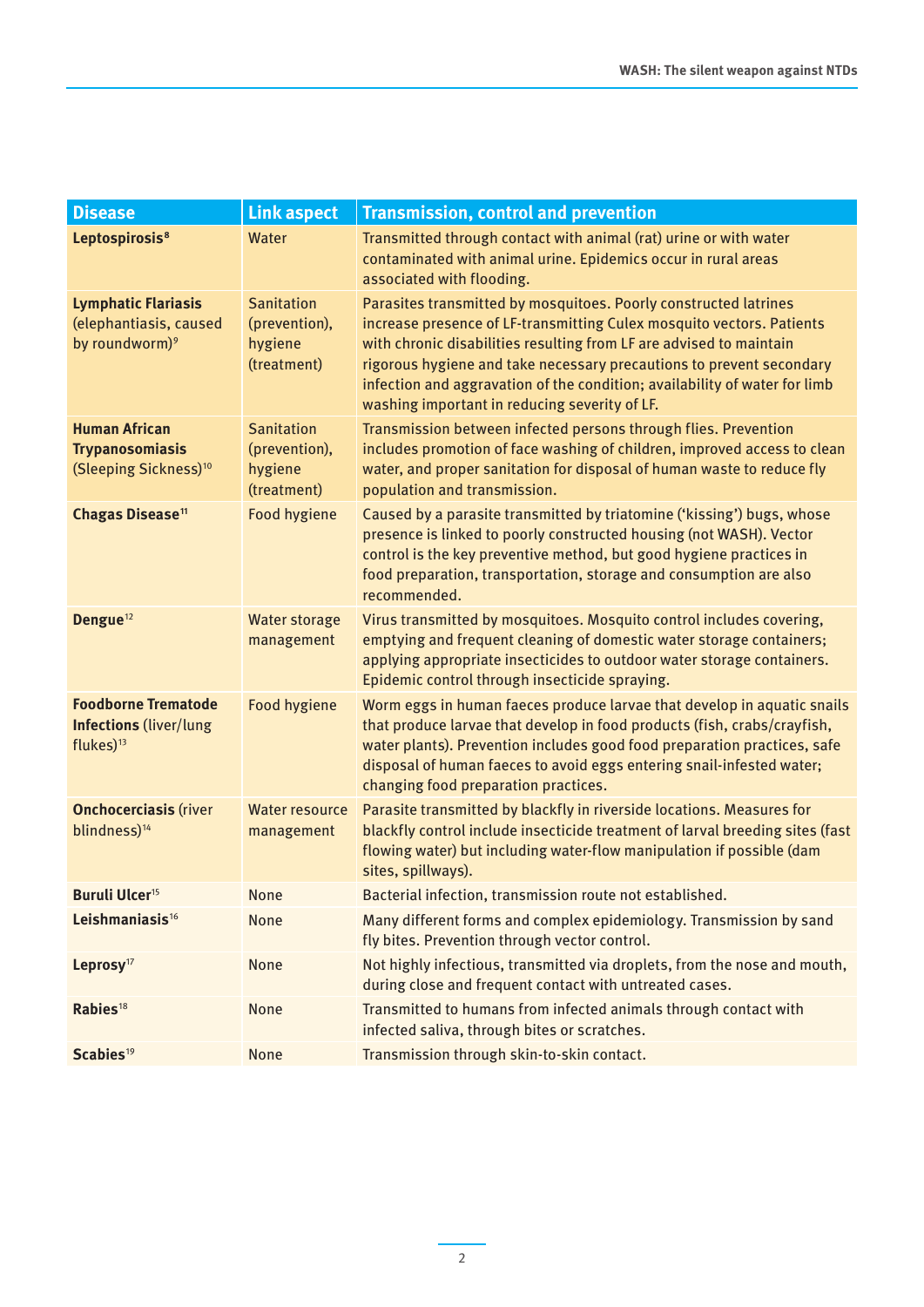The link between WASH and the diseases known as NTDs has been known for many years. The Rockefeller Sanitation Commission was initiated in the United States almost 100 years ago to help define the challenges of hookworm elimination and acknowledged the important role that sanitation plays in interrupting the transmission routes of STHs. The Commission concluded that the "cure alone is almost useless…because the patient can go out and immediately pick up more hookworm disease. The cure should be accompanied by a sanitation campaign for the prevention of soil pollution"2021. This was one of the first studies to realise this. Many more have since supported the proposition that while drug-based treatments may offer a control option, WASH is a necessary part of the set of tools to ensure that NTDs are prevented and the risk of is sustainably eliminated.

# **Integration: developing a common understanding**

Before discussing how to integrate across the WASH and NTD sectors, it is essential to have a common understanding of terms such as integration. Within the NTD literature, integration often refers to the delivery of multiple drugs for the treatment of several NTDs at the same time—combined preventative chemotherapy (PCT)<sup>22 23 24</sup>. This definition of integration differs to the use of the term in some development sectors, including WASH, in which it is referred to as "the delivery of a range of interventions through coordination across a variety of sectors and with participation of all relevant stakeholders to achieve a common goal"<sup>25</sup>. How this latter explanation of integration could manifest in a program to prevent and control NTDs is demonstrated in Figure 1. This conceptual model explains that interventions including mass drug administration, nutrition, education, behaviour change and WASH should be implemented together to achieve 'healthy people' as the end goal in the long-term. Both approaches (PCT and WASH) provide opportunities for integration and can operate alongside one another to achieve the common goal of NTD control and elimination<sup>2627</sup>. Indeed, they should be "coordinated and combined with the goal of maximising efficiency"<sup>28</sup>.

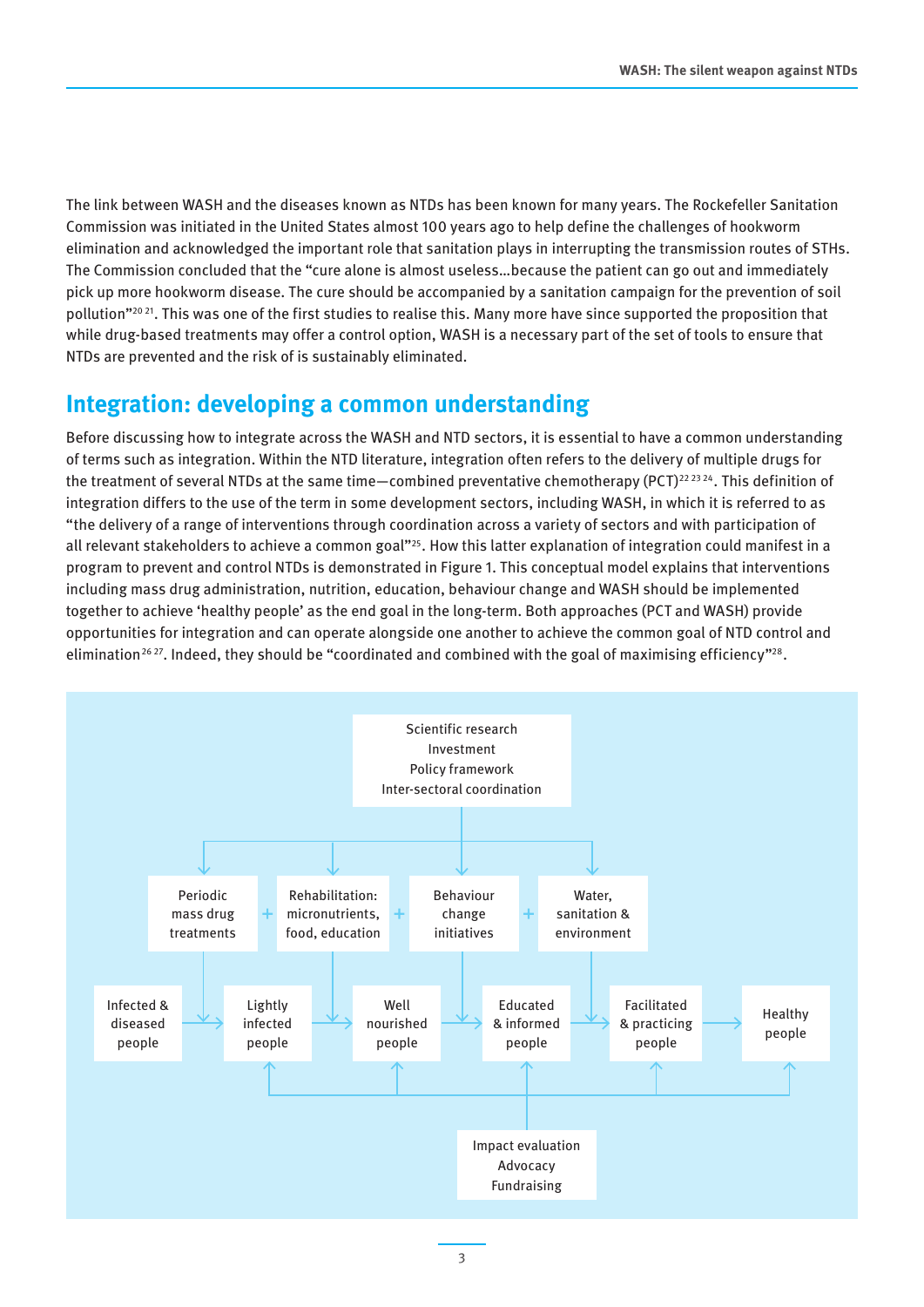#### **Figure 1. A conceptual model of the main components of an integrated NTD prevention and control program<sup>29</sup>**

# **NTD control and prevention strategies: WASH is recognised as essential**

The position of WASH within many of the NTD control and prevention strategies is clear and upfront. The World Health Organisation (WHO) has taken a lead role in coordinating the prevention, control, elimination and eradication of a number of NTDs, publishing '*A Roadmap for Implementation: accelerating work to overcome the global impact of Neglected Tropical Diseases 2012'* which outlines six key NTD interventions, including the provision of safe water, sanitation and hygiene<sup>30</sup>. Recognition of WASH at this overarching strategy level is promising as it suggests a commitment that paves the way for disease-specific strategies and program implementation that also prioritise WASH.

As Table 1 outlines, the evidence of the link between NTDs and WASH is sharpest for Trachoma, STHs, Schistosomiasis and Guinea Worm. The guiding documents and global strategies for preventing and controlling each one of these NTDs acknowledges that WASH must play an essential role, as highlighted below.

#### **Trachoma**

In 1998, the WHO formed the Alliance for the Global Elimination of Trachoma by 2020 (GET 2020) to roll out the *SAFE strategy*, a plan to eliminate Blinding Trachoma by 2020. This strategy links the four components of Surgery—Antibiotics—Facial Cleanliness—Environmental Improvements (including sanitation) to holistically address the problem of Trachoma.

#### **Soil-Transmitted Helminthes (STHs)**

The *Comprehensive Strategy for the Control and Prevention of Worm Infections* jointly published by the WHO and UNICEF includes the provision of safe water supply and adequate sanitation as a necessary control strategy31. The *WASHED* (*Water, Sanitation, Hygiene Education, Deworming*) *framework* published by Children Without Worms (CWW) is a sector-based comprehensive approach to STH control that advocates for water, sanitation and hygiene interventions to break the cycle of STH reinfection<sup>32</sup>.

#### **Schistosomiasis**

In May 2012, the World Health Assembly (WHA) approved a new resolution on the elimination of Schistosomiasis. The resolution urges Member States to ensure access to essential drugs, mobilise resources to sustain control activities and to broaden Schistosomiasis control measures to other disease control programs and health systems. Importantly, it also promotes access to safe WASH and health education as essential for the control of this disease<sup>33</sup>.

#### **Guinea Worm**

The WHA adopted a resolution in 2011 seeking to finalise the eradication of Guinea Worm. Set in 1981, this goal is within reach thanks to partnerships between the United States Centers for Disease Control and Prevention (CDC), UNICEF and The Carter Centre who initiated the *Guinea Worm: Countdown to Zero program*. The resolution recognises that to bring this disease under control, water resource management and the distribution of filters is required to eliminate the Guinea Worm larvae from entering the host through ingestion<sup>34</sup>. The elimination of Guinea Worm is in sight with only 500 reported cases estimated for 2012<sup>35</sup>.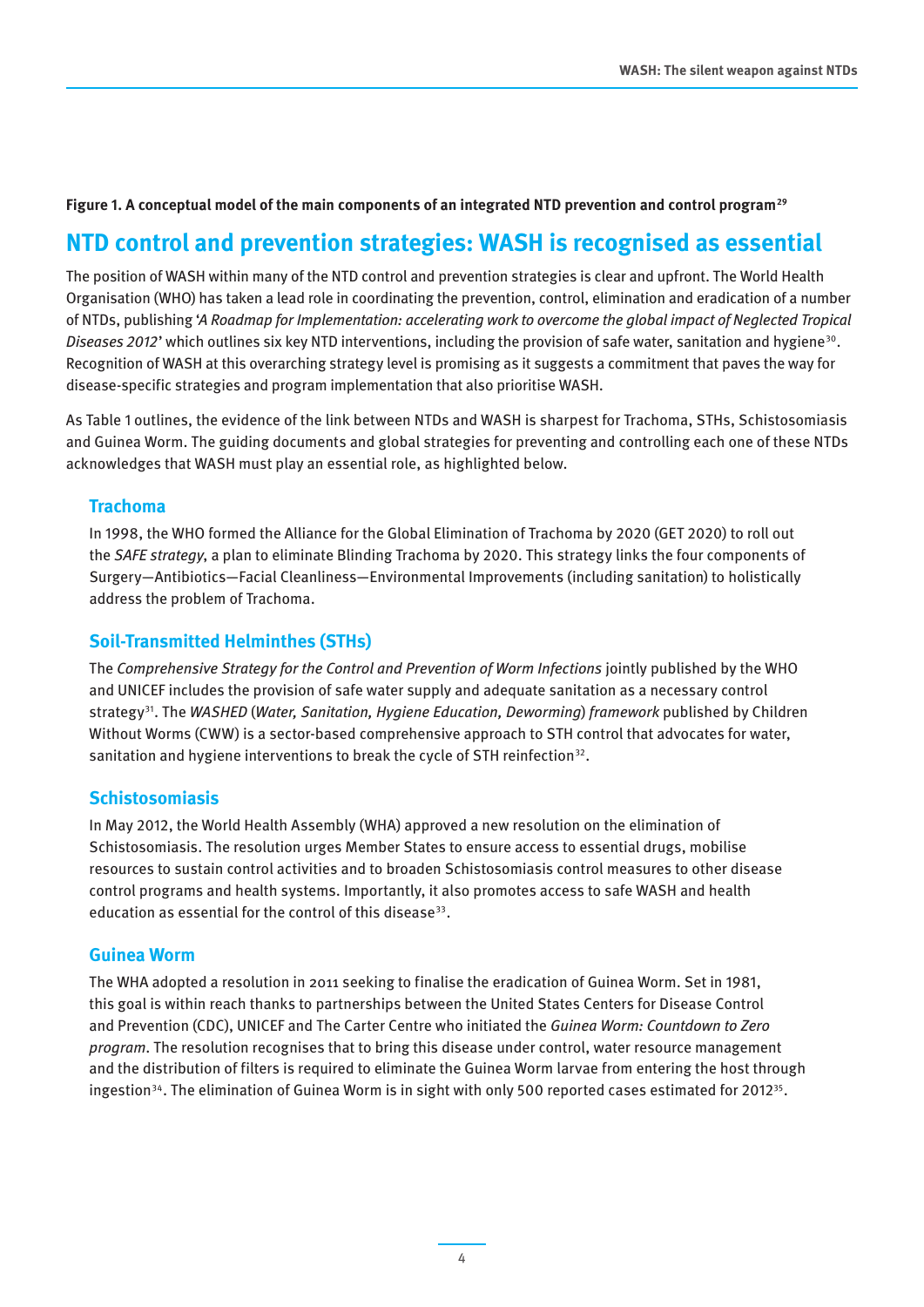# **Snapshots of integration between WASH and NTDs**

The integration of WASH into the prevention and control strategies of various NTDs has translated to some practical good practice programming examples by these two sectors. These snapshots below are examples where the link between WASH and NTDs has been respected from the beginning, where co-implementation of WASH and NTD programs has occurred, and where multiple health interventions including WASH have been rolled out with success. From these snapshots, some important lessons can be drawn.

#### **WASH for worms in Timor Leste<sup>36</sup>**

The University of Queensland, in partnership with the Nossal Institute for Global Health, Menzies School of Health Research and Wateraid Australia, is currently conducting research into the impact of WASH interventions on STHs. The research hypothesises that "a community-based WASH program will reduce infections…with intestinal parasites above that achieved through mass chemotherapy with… albendazole"37. A randomised control trial (RCT) has been designed to determine if the reinfection of STHs is significantly reduced following a CLTS intervention in Timor Leste.

A recent WHO/UNICEF report has noted the disease load of STHs is between 25-30% in Timor Leste<sup>38</sup>, and interventions to prevent and control this disease in a sustainable way are necessary. Drawing out the real value of this WASH intervention for STH prevention is important and will add to the evidence base that supports the need for greater linkages between WASH and NTDs.

### **School Health and Nutrition programs by Save the Children<sup>39</sup>**

Since 1998, Save the Children have implemented School Health and Nutrition (SHN) programs across numerous countries which integrate nutrition (including micronutrient supplementation), improved access to water and sanitation, treatment of NTDs (including deworming and Schistosomiasis control) and health education (including hygiene promotion) to improve children's health and nutrition status to increase their attendance and performance at school.

This program is based on the *Focusing Resources on Effective School Health (FRESH) framework* which includes the following core components $40$ :

- **1** School health policies that advocate for the role of teachers in health promotion and delivery;
- **2** Safe water and sanitary school environments;
- **3** Skills-based health education that promotes good health;
- **4** Access to health and nutrition services for school age children.

A SHN program was implemented by Save the Children in Bangladesh between 2002 and 2008 when a situational analysis revealed schoolchildren suffered from micronutrient deficiencies, worm infestations and regular bouts of diarrhoea. Only limited access to safe water and sanitation was available in local schools. To address these problems, Save the Children utilised the existing education infrastructure to deliver basic health and nutrition services, provide health education, improve the water and sanitation situation in schools and communities and build capacity to support and sustain these activities.

By the conclusion of the project, 127 schools in the region had been reached with an impact on over 33,500 schoolchildren. An end line survey was undertaken to assess the overall changes in children's health and nutrition status and behaviours. It was found that the worm loads in these children were much lighter, that the school and household environment improved significantly with respect to water, sanitation and hygiene over the life of the project and that school attendance and completion rates were up.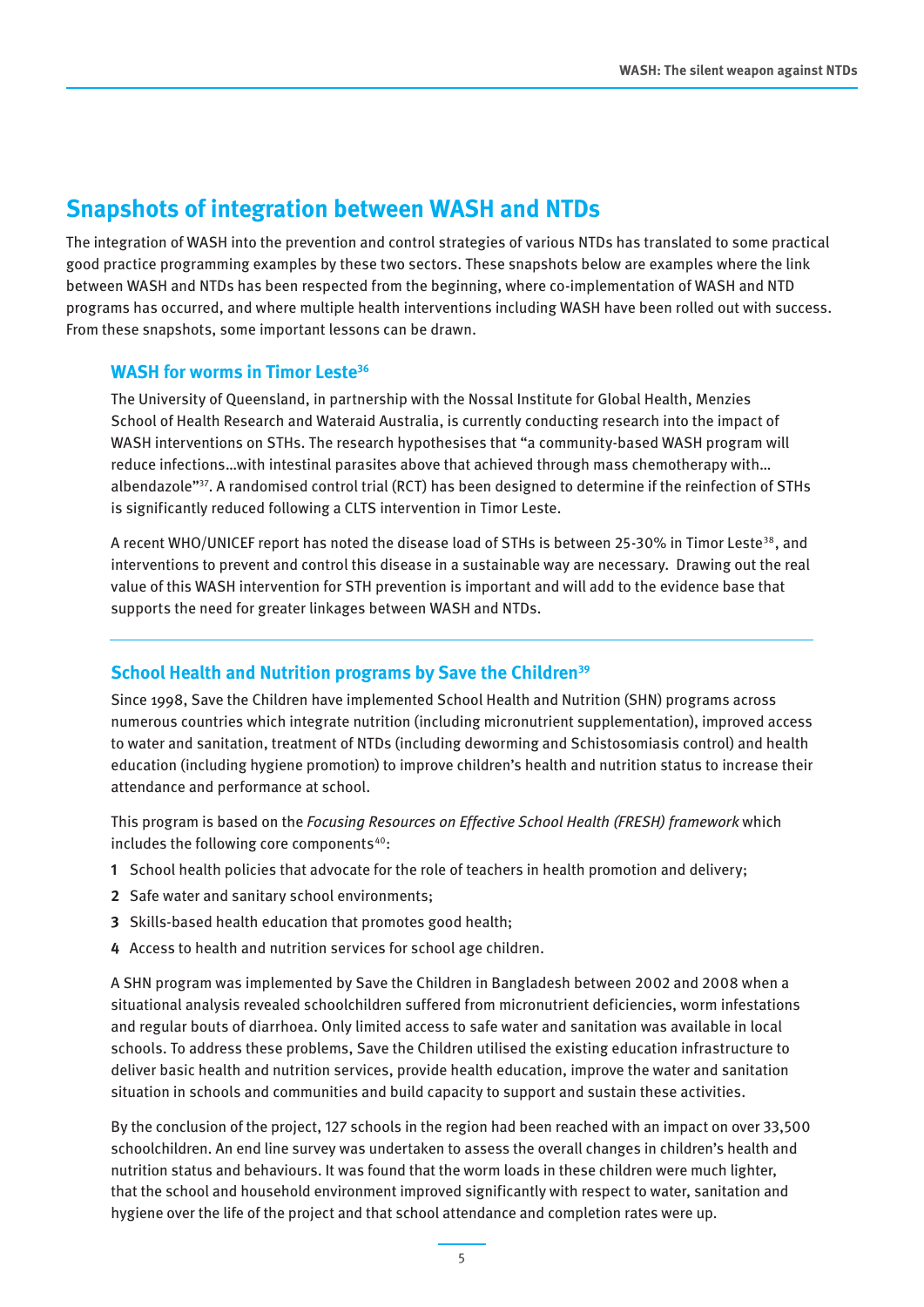Based on the success of the above program, Save the Children has been working with the Ministry of Health (MOH) and the Ministry of Education (MOE) of Bangladesh to expand the SHN programming nationally.

The SHN program introduced in 1999 in Nepal by Save the Children was similarly effective at improving the health and school attendance of children and by 2006, the Nepalese government had created and implemented a SHN strategy that embedded nutrition, NTD treatment and WASH interventions into the school environment. Nepal's Ministry of Education and Sports (MOES) and the Ministry of Health and Population (MOHP) developed a strategy in partnership with Save the Children that emphasised:

- the implementation of a comprehensive and standardised package of SHN interventions including WASH;
- • building the capacity of teacher, health works and School Management Committees (SMC) including students at all levels.

As a result of this strategy, a small program that was reaching 10,000 children is now reaching 300,000 (and will eventually reach approximately 5 million children) with treatments for parasites, iron supplementation, safe drinking water, sanitation, hygiene and health education $4142$ .

### **Changing WASH behaviour to control STHs in Cambodian schools43 44**

This Cambodia-based project is a partnership between Children without Worms (CWW), Helen Keller International (HKI), the Cambodian Ministry of Health (MOH) and the Ministry of Education, Youth and Sports (MOEYS). The project seeks to prevent and control STHs among primary school children through the development of a national school curriculum that will increase knowledge of STHs and promote behaviours that will help reduce transmission, such as improved sanitation. The overall goal is to better promote the comprehensive CWW *WASH(ed) framework* for water, sanitation, hygiene, education and deworming.

The project began in 2009 with phase 1, a design and pilot stage, where the primary outcome was a national school-based curriculum to teach children how to prevent STH. Information collected during phase 1 highlighted the need to increase knowledge and understanding of the effective ways of preventing and controlling STH infections amongst both teachers and students. More communication materials, latrines, soap, water filters and other important resources were needed in primary schools so that students have the opportunity to change their behaviour. By the conclusion of this phase, the curriculum addressing STHs was approved by the MOEYS.

The Annual Narrative Report on the project for the period of October 2011 to September 2012 details the activities that have been carried out more recently in Phase 2 of the project. The curriculum has been introduced into teaching colleges and is being rolled out to teachers already in the classroom. There is a focus on monitoring and evaluating the knowledge, attitudes and practice of teachers and students with regards to STHs (and WASH) to help determine and plan the best interventions in schools. Behaviour change communication materials have been developed that reference the importance of safe and improved sanitation and hand washing for the prevention and control of STHs.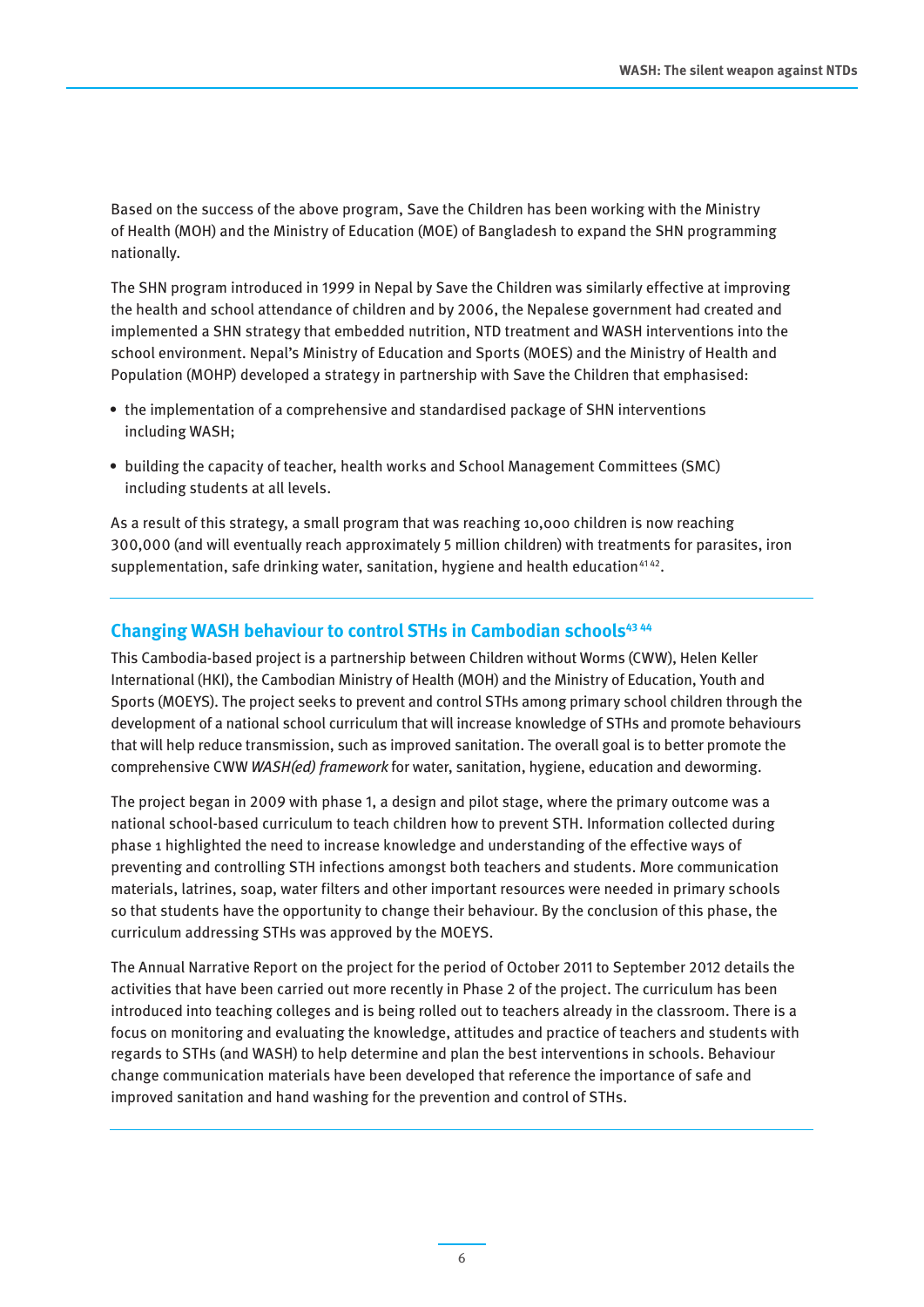#### **Worms and WASH(ED) in Nicaragua<sup>45</sup>**

In 2005, the Ministry of Health in Nicaragua undertook a survey which found the national disease burden of STHs to be 84%. In response, STH prevention and control activities were implemented. In 2011, CWW and two Masters' degree candidates from George Washington University undertook a research project to assess the success of these efforts.

They noted that Nicaragua had successfully and significantly reduced the disease burden caused by STHs, and implicated three major factors in this success:

- **1** Advocating for an integrated *WASH(ED) (Water, Sanitation, Hygiene Education, Deworming) framework* to promote comprehensive STH control;
- **2** Managing partnerships to effectively implement mass drug administration (MDA) strategies;
- **3** Bolstering government commitment and capacity to sustain STH control activities over the long term.

The Ministry of Health in Nicaragua (MINSA) promptly recognised "the limitation of MDAs as a strategy to prevent infection and in partnership with other ministries, community organisations, NGOs and international donors, made considerable efforts to address the vulnerability of countless children in the cycle of infection and reinfection due to poor sanitation and lack of access to clean water both at school and in the home"<sup>46</sup>. Acknowledging the significant challenges for governments wanting to implement WASH programs, including funding and capacity constraints, MINSA focused on hygiene education programs that encourage behaviour change and support prevention over the long term. Partnerships with agencies such as UNICEF, who have a history of implementing WASH programs, were utilised to increase sanitation coverage.

#### **Achieving Trachoma control in Ghana through the SAFE Strategy47 48**

The Ghana Health Service first introduced the National Trachoma Control Program and implemented the *SAFE strategy* in 2001, with the hope of eliminating Trachoma in Ghana by 2010. Working in collaboration with the Carter Center, a population-based Trachoma prevalence survey was conducted to determine the regions in Ghana where Trachoma were endemic.

Over the next 5 years, the program evolved and moved into all endemic districts in Ghana. In 2003 latrine construction and the installation of water points was introduced into the program to tackle the environmental improvement component of the SAFE strategy. Acknowledging the crucial role that latrines play in the long-term control of Trachoma, in 2005, the National Trachoma Control Program committed to constructing 5,000 household latrines per year. A new latrine promotion strategy that hoped to reach the 'poorest of the poor' was developed. In partnership with the Carter Center, WaterAid, World Vision Ghana, UNICEF, West African Water Initiative, USAID and the Church of Christ over 12,507 household latrines were constructed in Ghana between 2001-2008.

An impact evaluation in 2008 noted that water coverage improved from 50% to 80% and latrine coverage improved from between 0-1% to between 2-38% as a result of this project. The percentage of children with clean faces or faces without discharge rose from 70% to 93% in endemic areas in Ghana. Meanwhile the prevalence of Active Trachoma significantly reduced from more than 16% to less than 3% in the population<sup>49</sup>.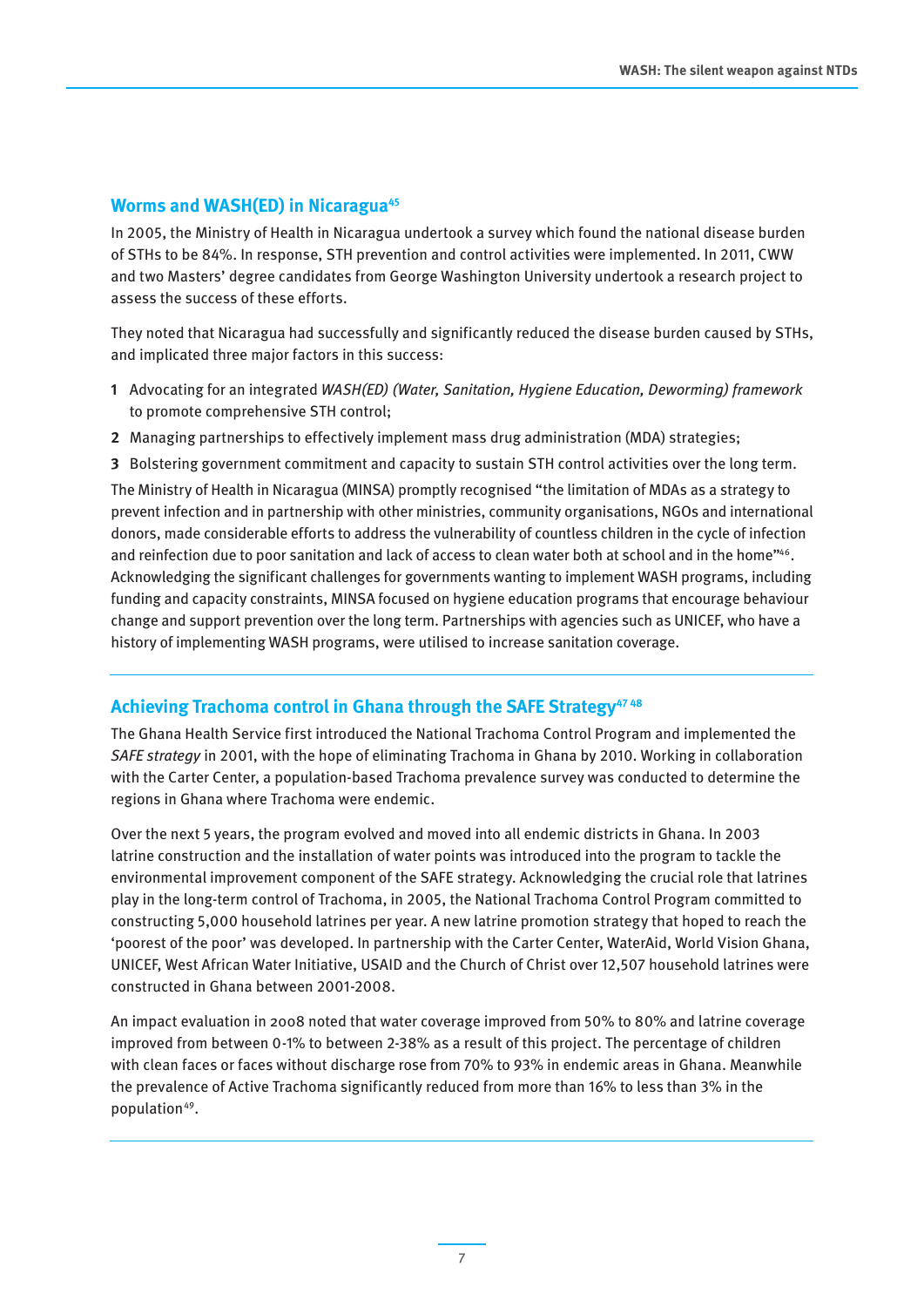Unfortunately these examples of integration between WASH and NTDs are not widespread, with the majority of NTD programs continuing to focus on drug-based interventions, providing multiple antibiotic treatments for multiple diseases<sup>5051</sup>. There are concerns that these drug-based interventions alone cannot effectively prevent and control NTDs<sup>525354</sup>, and that integration with other sectors including WASH, health and education is increasingly necessary<sup>55</sup>.

One reason why programs focus their efforts for integration towards drug-based treatment approaches may be because WASH interventions are often perceived as complex, expensive and infrastructure-based activities that require longterm investment. NTD programs have not always experienced success when they have attempted the implementation of WASH. In contrast, drug-based treatment approaches, such as PCT, have offered more immediate and measurable outcomes. Furthermore, this approach is facilitated by large-scale drug donations from some of the world's largest pharmaceutical companies, which significantly reduce the costs associated with drug treatment.

# **Integration is challenging: How we could do it better?**

Part of the slow progress in achieving integration between the WASH and NTD sectors could be attributed to the approaches that have been undertaken to date. Better integration could be achieved by developing partnerships between agencies implementing NTD programs and agencies implementing WASH, sharing knowledge including the current WASH best practice and making a significant commitment to long-term planning and implementation.

## **Developing effective partnerships between sectors**

Very few organisations that are highly experienced in NTD programming have a similar level of expertise in the area of WASH. Similarly, WASH programs are often implemented without consideration of the burden of NTDs within a particular service delivery area, or evaluated in terms of their impact on disease reduction. This means that the two sectors and the agencies within them operate towards a different set of goals. Given the complexity of WASH interventions and the existing availability of WASH expertise, developing effective partnerships between NTD and WASH organisations is a pragmatic approach. Such a partnership requires a fundamental shift from traditional NTD vertical programming through MDA to horizontal programming that integrates the activities of the WASH, health and education sectors to construct a holistic and comprehensive approach to NTD prevention and control<sup>56</sup>.

The NTD sector has developed robust private sector relationships with pharmaceutical companies who have contributed millions of dollars in donated products each year to help treat NTDs. Private sector involvement in WASH activities as part of an NTD program has not been extensive to date, and sharing this integration conversation with this important actor may also help to drive the prevention and control activities further.

### **Sharing information to better understand WASH best practice**

The ad hoc delivery of WASH interventions by non-WASH agencies can lead to the use of approaches no longer commonly engaged by specialised agencies, or approaches that directly contradict recent learning on good practice WASH programming. For example, approaches such as latrine construction or the use of hardware subsidies to increase sanitation coverage confuse demand-creation approaches such as Community-Led Total Sanitation or CLTS (see below). This focus on providing subsidised latrine construction as a means to improve access has led to the inequitable and unsustainable distribution of latrines that often remain unused because they are culturally or technically inappropriate or simply unwanted<sup>5758</sup>. The WaterAid Sanitation Framework refers to nine sanitation principles that should underpin any sanitation approach (see Figure 2). It explains that the use of hardware subsidies has led to the construction of facilities that are then left unused, are expensive to construct and often generate little or no behaviour change within communities or households because of perverse financial incentives. Instead, subsidies should be used for promotion activities to encourage the use of latrines built with household funds.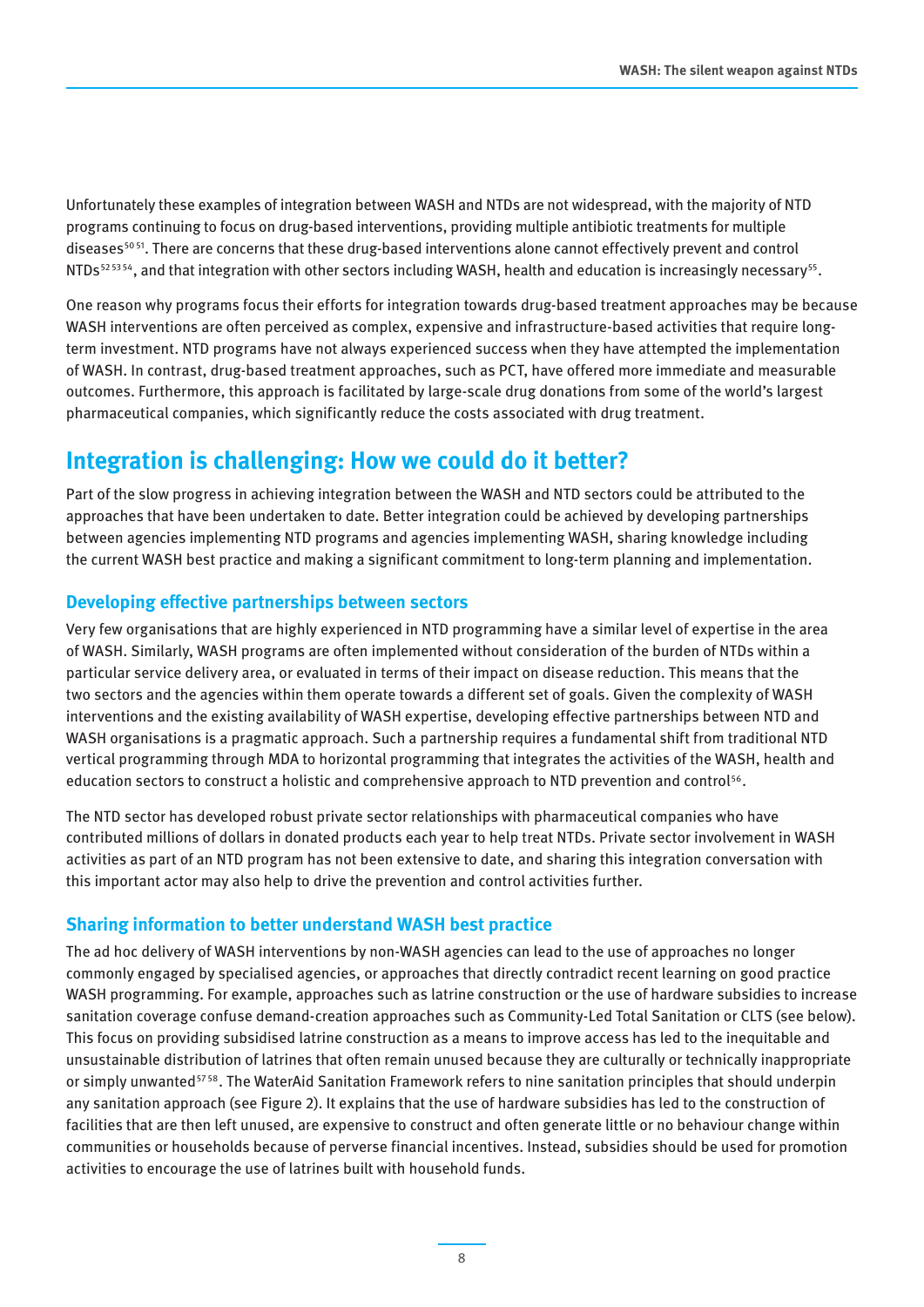#### **Figure 2. Nine sanitation principles<sup>59</sup>**

- **1** Every latrine should be a wanted latrine: supply-driven programs focused on usually-subsidised delivery of hardware alone do not work; at best they provide thousands of expensive, unwanted (and unused) latrines.
- **2** Peoples' awareness of sanitation can be very low programs which focus on promoting sanitation and building informed demand are more effective than those which focus on the supply of latrines.
- **3** Households are the real investors in sanitation, not public agencies. The investment ratio is typically ten to one. Programs which pay attention to household interests and dynamics tend to be more effective.
- **4** People rarely want sanitation for reasons of health; promotion which focuses on privacy, convenience, safety, dignity and status is more effective because it resonates with people's own interests.
- **5** Small-scale businesses and some community-based groups are very significant actors in the supply of sanitation goods and services, promoting and providing the services people really want. Programs which invest in understanding this market and matching supply with people's demand are often the most effective.
- **6** Sometimes communities can and do take collective action to address sanitation issues. Usually, however, support is needed to help communities take collective action.
- **7** Hardware subsidies- for latrine components- can have unintended consequences. The number one desired outcome- sustainability- is achieved through effective promotion, not through reduced price hardware. A wanted latrine is clean and well maintained—a latrine for life.
- **8** Subsidies for hygiene promotion, sanitation marketing, supporting small-scale providers, school sanitation, institutional sanitation and city-wide networks can all be justified as sanitation is both a merit and a public good.
- **9** Effecting behaviour changes (including adopting hygienic practices and investing in and using latrines) takes time. Programs which are in place for the long-term are more effective than short-term projects.

The WASH sector has embraced an alternative approach to hardware subsidies to achieve the widespread construction of latrines—**Community-Led Total Sanitation** (CLTS). CLTS is a sanitation approach that seeks to empower communities to take collective action to stop open defecation. It leverages emotions including pride, disgust and shame to mobilise people through a 'triggering' process. It is a hardware subsidy-free approach that encourages communities to use local, affordable and appropriate materials to construct a basic latrine. This approach can increase latrine coverage and sustainable behaviour change through ownership and empowerment.

Another promising approach to encouraging sanitation behaviour change is **sanitation marketing**, which seeks to understand the motivations and constraints on households regarding sanitation construction and use. The approach assumes that many people are willing to pay for sanitation that will satisfy their requirements if the technology is packaged and marketed appropriately and the supply mechanism is easily accessible. Most toilets in developing countries are already built by the informal sector and are paid for by households. Sanitation marketing ensures that suppliers have the capacity to provide services that the consumers demand. The approach builds upon marketing principles to identify the 'messages' that will convince people to 'buy into' sanitation. Characteristics include selfreplication, sustainability, stimulating livelihoods, and accounting for social and cultural differences.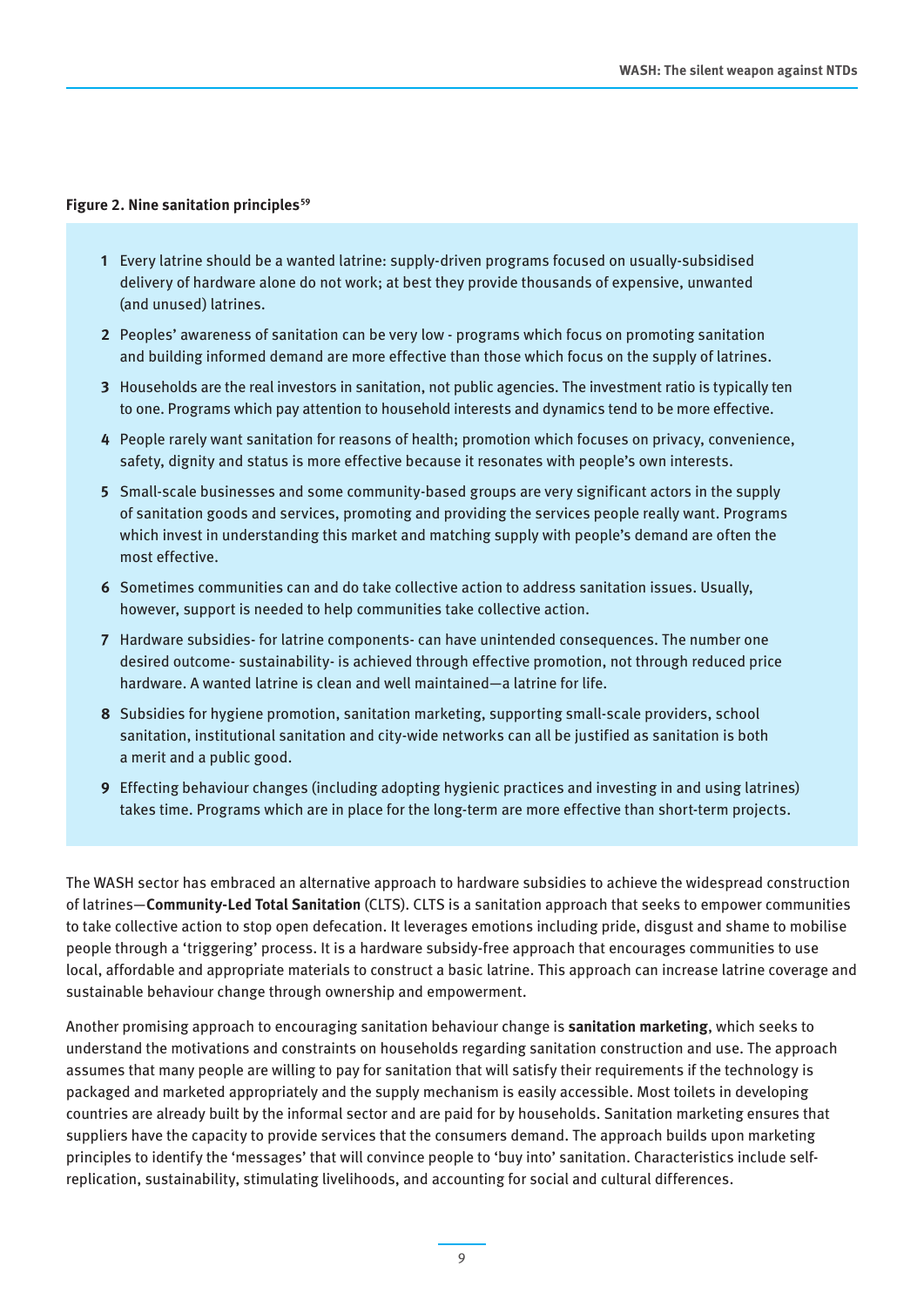Combined approaches may be necessary depending on the specific context. One such example is **Total Sanitation and sanitation marketing** (TSSM), initially developed by the World Bank Water and Sanitation Program (WSP), which "combines demand-side and supply-side measures to generate widespread sanitation demand and increase the supply of sanitation products and services at scale"<sup>60</sup>.

The sustained hygienic use and proper maintenance of latrines is necessary to ensure that increased latrine availability translates into improvements in health outcomes. Developments in other hygiene behaviours, such as hand washing with soap, safe water storage and the disposal of infant faeces are also needed to break the cycle of NTD transmission (see Table 1). The safe disposal of infant and child faeces is essential for the control of NTDs due to the heavy pathogen load it carries and the vulnerability of infants and children to faecal-oral disease transmission. Very little is currently known about the disposal practices for infant and child faeces, or the number of NTD programs seeking to ensure these practices are safe61. For many years the WASH sector has relied on a hygiene *education* approach and this has not lead to sustained behavior change. Current best practice now emphasises *hygiene* promotion based on formative research to understand the *motivators* for behavior change and then provide the *opportunities* and the *ability* to put new behaviours into practice<sup>62</sup>.

An issue that needs reflection when discussing how to better integrate WASH and NTDs is equity. NTD prevention and control programs are designed to target areas where disease is endemic, and vulnerability in the population is high. Often these programs quite successfully reach and provide treatment for the 'poorest of the poor'. In contrast, recent analyses of the progress made towards achieving the water and sanitation MDG targets has indicated that the majority of progress in WASH access has occurred in the middle and upper wealth quintiles in developing countries, which means the poorest still live without improved access to water and sanitation<sup>63</sup>. WaterAid Australia has recently published a set of case studies and practical tools on how to maximise equity and inclusion in WASH<sup>64</sup>. Both sectors are attempting to ensure that the services they provide reach those most in need, and a useful way of achieving this is to share disease burden and water point mapping information and data and make sure those with the highest disease burden and the poorest access to WASH are receiving interventions of both.

### **WASH for the long-term prevention and control of NTDs**

To achieve a fundamental shift in the prevalence of NTDs globally, a sustained and long-term approach is needed. As the NTD/WASH Coordinator for a consortium of organisations attempting to tackle NTDs, Stephanie Ogden notes…"the WASH sector wants to ensure *sustainable* access to water and sanitation; a timeline that may look out 30, 40, or 50 years"65. There is increasing awareness within the WASH sector of the need to move from thinking about program implementation to a Service Delivery Approach (SDA) and sustainable behaviour change; this requires new ways of working and increased investment in long-term operations and maintenance (see Figure 3) 66. Indeed, continuing to provide access for populations already served is as crucial as building new services.



#### **Figure 3. Service Delivery Approach to WASH**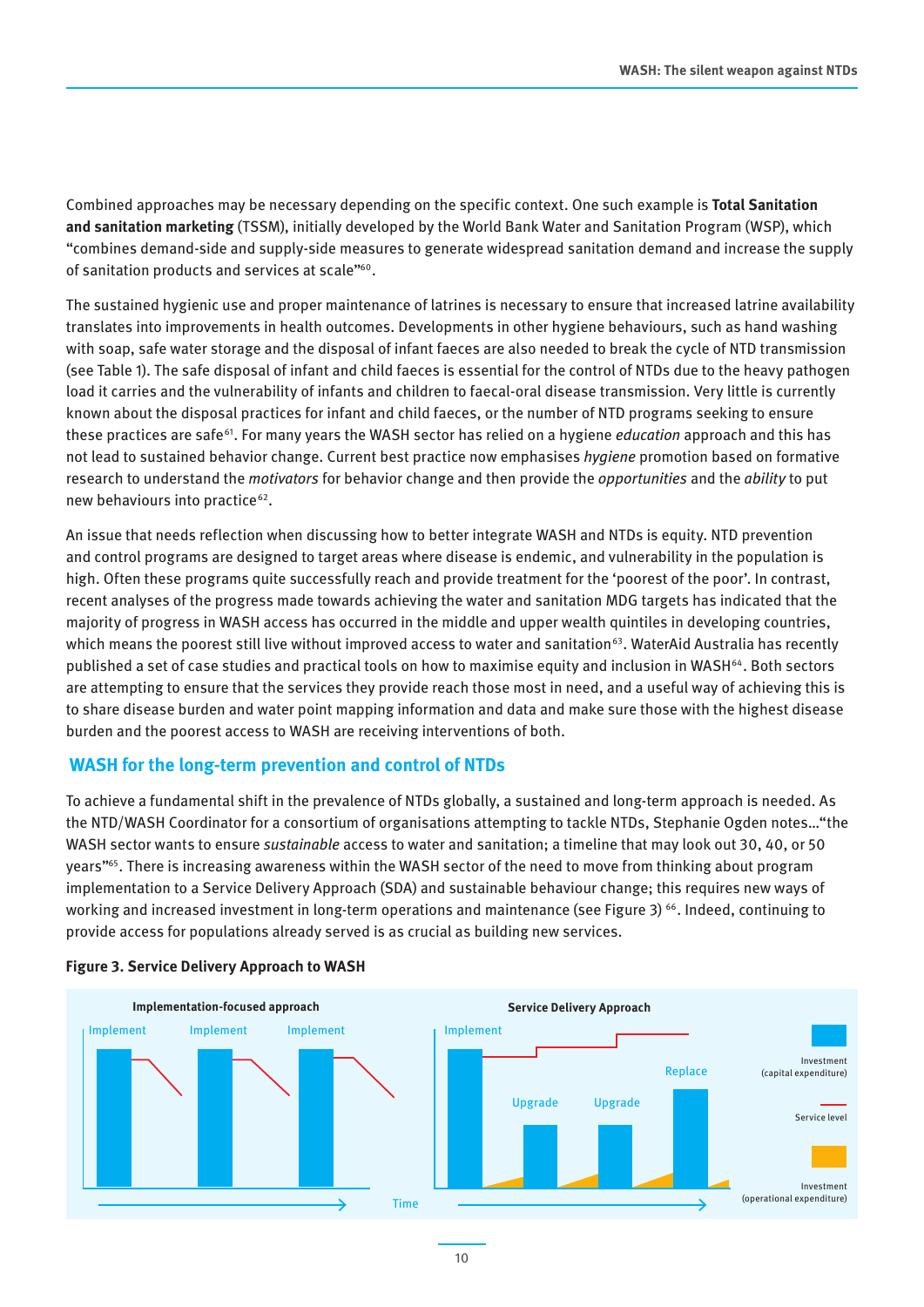In contrast, many of the NTDs, including STH and Trachoma, are targeted for elimination by the year 2020. There are concerns that this short timeframe may result in interventions that cannot maintain disease elimination. The recent reappearance of Guinea Worm in Chad after its verified elimination is a stark reminder of the need to remain vigilant with a long-term view for NTD prevention and control<sup>67</sup>. WASH interventions can help sustainably break this cycle of disease.

# **Some practical opportunities for integration**

While stakeholders in the WASH and NTD sectors recognise the importance of integration, efforts to actively build on this have been slow to take off. Drawing on the lessons imparted by the snapshots, as well as the analysis on how integration could be done better, there are a number of practical opportunities that may encourage the sectors to move forward towards integration and ultimately disease elimination.

- **1 Talk the same language.** Seek to understand how other sectors use terms such as integration and try and speak a language that is understood by all. With this in mind, the NTD sector should think of WASH as a resource need necessary for the prevention, control and elimination of NTDs.
- **2 Think about the integration of WASH and NTDs from the beginning**, and embed this thinking in strategies and programs. Both sectors have a responsibility to consider how their activities do and can impact on each another. It is only through working together that the elimination of NTDs can be achieved.
- **3 Utilise existing research** and **explore new research opportunities** to enhance the evidence base of effective NTD prevention and control programming and its link to WASH.
- **4 Build on foundation activities** such as mapping to inform integrated program planning, implementation and sustained NTD prevention and control<sup>6869</sup>.
- **5 Share information and data on the impacts of NTD and WASH interventions** collected from indicators included as part of sector monitoring and evaluation frameworks . This can be via tools including country-level health information systems or the NTD Global Milestone Scorecards.
- **6** Seek to develop **sustainable programs** that have a long-term vision and engage the appropriate partners and strategies to achieve and maintain the elimination of NTDs. This demands that NTD programs think about WASH and behaviour change as essential ingredients. This may pose challenges to funding bodies that are used to shorter-term project cycles and strive for well-defined outcomes.
- **7** For larger organisations operating in multiple sectors, explore the opportunities for **integration between WASH and NTD programs internally**, and focus efforts on scaling up good practice within national programs. If new to the area of WASH, **partner** with international, national and local agencies who implement high quality and sustainable WASH programs.
- **8 Utilise existing infrastructure** such as schools and community health services to implement integrated programs that address NTDs and WASH, while continuing to build capacity to manage integrated programming in other more challenging settings such as very remote communities or at the household level.
- **9 Global partnerships** such as the one established under the London Declaration help to emphasise and draw new partners into a global commitment to fight against NTDs. Establish and emphasise WASH on the agenda of these global partnerships and encourage WASH and NTD leaders to drive the agenda. Translate achievements made at this global and organisational level to country-level programs.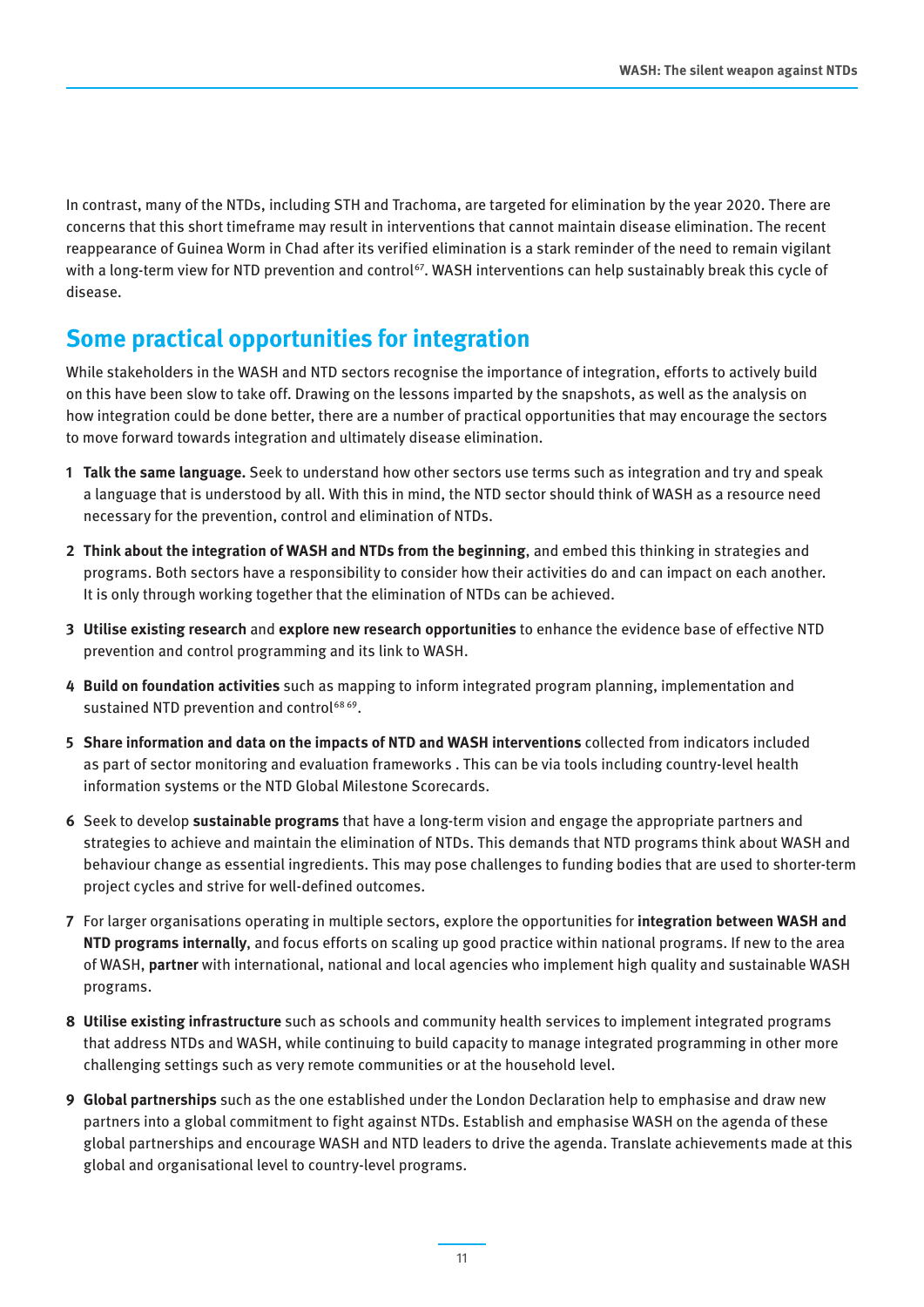**10 Expand communication channels** between the two sectors. Encourage the inclusion of organisations from other sectors including health, WASH and education to participate in national taskforces for NTDs. Advocate for WASH in these forums, recognising it as a foundation of health and necessary for the prevention and control of NTDs. Reinforce the communication channels by making them two-way. Represent the interests of NTDs and participate in the international, national and regional meetings of other sectors including WASH.

### **Acknowledgements**

Written by Georgia Savage, Yael Velleman, James Wicken (WaterAid) and the Neglected Tropical Disease Non-Government Development Organisation Network (NNN).

Notable contributions by Virginia Sarah (Fred Hollows Foundation), Dr. Agatha Aboe, Simon Bush (Sightsavers), Stephanie Ogden (Emory Center for Global Safe Water/International Trachoma Initiative/Children Without Worms), Kim Koporc (Children Without Worms), Seung Lee (Save the Children), Dr. Darren J Gray, Professor Archie C A Clements, Dr. Jo-An M Atkinson, Suzanne Campbell (Infectious Disease Epidemiology Unit, School of Population Health, University of Queensland).

Many thanks to the participants of the Neglected Tropical Disease Non-Government Development Organisation Network (NNN) Meeting held in Sydney from 4-6 September 2012. Over 50 participants were involved in a session on WASH and NTDs and provided feedback which was incorporated into this paper.



**Neglected Tropical Disease NGDO Network** 



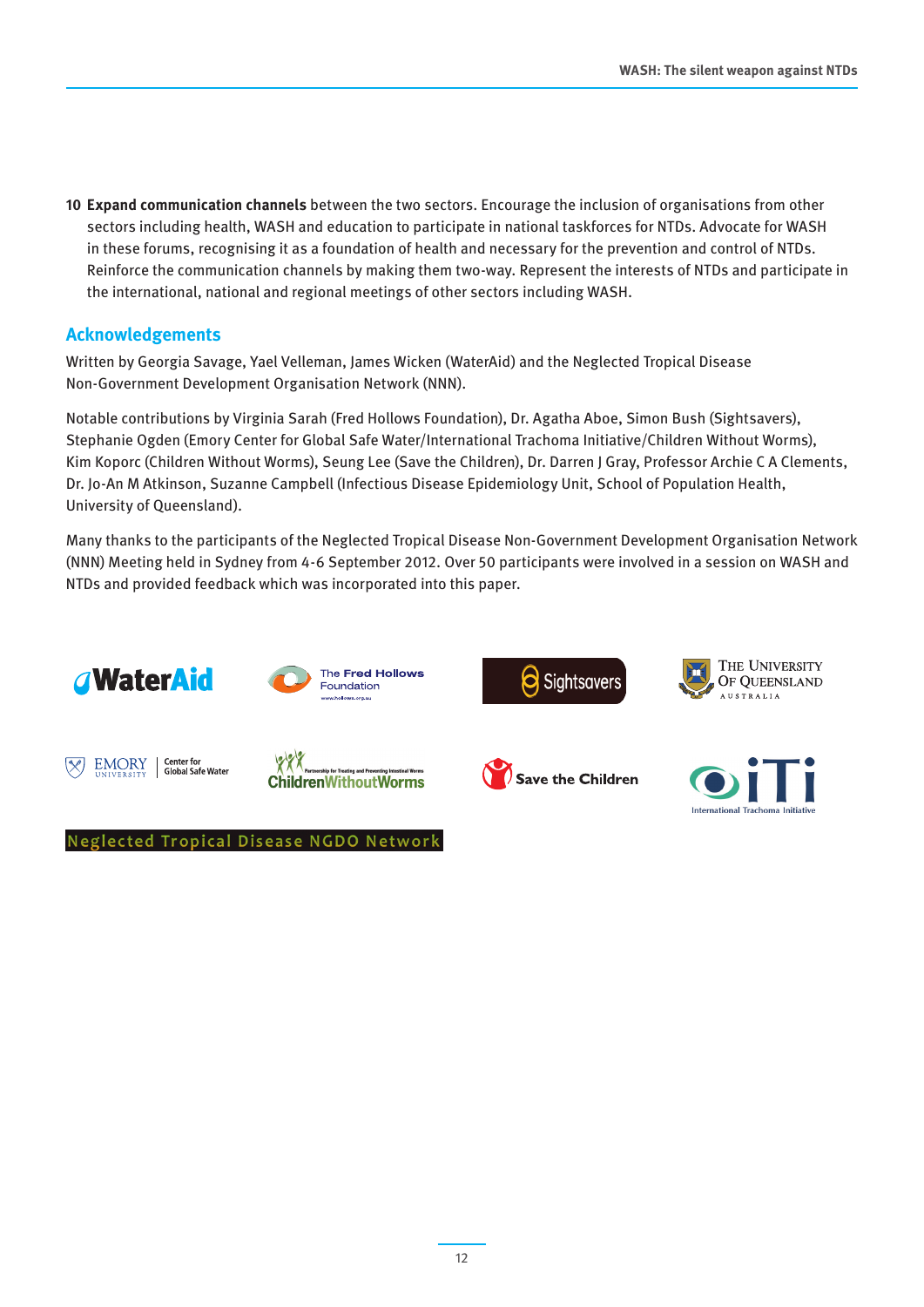#### **Endnotes**

- <sup>1</sup>World Health Organisation. Prevention of Blindness and Visual Impairment [Internet]. 2012 [cited 5 August 2012]. Available from: http://www.who.int/blindness/causes/priority/en/index2.html.
- <sup>2</sup>World Health Organisation. Intestinal Worms [Internet]. 2012 [cited 5 August 2012]. Available from: http://www.who.int/intestinal\_worms/en/; World Health Organisation. Neglected Tropical Diseases [Internet]. 2012 [cited 5 August 2012]. Available from: http://www.who.int/neglected\_ diseases/diseases/strongyloidiasis/en/.
- <sup>3</sup>World Health Organisation. Schistosomiasis: Fact Sheet No. 115 [Internet]. 2012 [cited 5 August 2012]. Available from: http://www.who.int/ mediacentre/factsheets/fs115/en/index.html.
- <sup>4</sup>World Health Organisation. Drancunculiasis: Fact Sheet No 359 [Internet]. 2012 [cited 5 August 2012]. Available from: http://www.who.int/ mediacentre/factsheets/fs359/en/index.html.
- <sup>5</sup>Centers for Disease Control and Prevention. Parasites: Cysticercosis [Internet]. 2012 [cited 5 August 2012]. Available from: http://www.cdc.gov/ parasites/cysticercosis/.
- <sup>6</sup>Centers for Disease Control and Prevention. Parasites: Echinococcosis [Internet]. 2012 [cited 5 August 2012]. Available from: http://www.cdc.gov/ parasites/echinococcosis/prevent.html.
- <sup>7</sup>World Health Organisation. Yaws: Fact Sheet 315 [Internet]. 2012 [cited 5 August 2012]. Available from: http://www.who.int/mediacentre/ factsheets/fs316/en/index.html.
- <sup>8</sup>Health Protection Agency. General Information on Leptospirosis [Internet]. 2012 [cited 5 August 2012]. Available from: http://www.hpa.org.uk/ Topics/InfectiousDiseases/InfectionsAZ/Leptospirosis/GeneralInformation/lepto005GeneralInformation/.
- <sup>9</sup>World Health Organisation. Lymphatic Filariasis: Fact Sheet No 102 [Internet]. 2012 [cited 5 August 2012]. Available from: http://www.who.int/ mediacentre/factsheets/fs102/en/index.html.
- <sup>10</sup> World Health Organisation. Human African Trypanosomiasis: Fact sheet No 259 [Internet]. 2012 [cited 5 August 2012]. Available from: http://www.who.int/mediacentre/factsheets/fs259/en/index.html.
- <sup>11</sup>World Health Organisation. Chagas Disease: Fact Sheet No 340 [Internet]. 2012 [cited 5 August 2012]. Available from: http://www.who.int/ mediacentre/factsheets/fs340/en/index.html.
- <sup>12</sup> World Health Organisation. Dengue and Severe Fever: Fact Sheet No 117 [Internet]. 2012 [cited 5 August 2012]. Available from: http://www.who.int/mediacentre/factsheets/fs117/en/index.html.
- <sup>13</sup>World Health Organisation. Trematodoses [Internet]. 2012 [cited 5 August 2012]. Available from: http://www.who.int/zoonoses/diseases/ trematodosis/en/.
- <sup>14</sup> World Health Organisation. Priority Eye Diseases [Internet]. 2012 [cited 5 August 2012]. Available from: http://www.who.int/blindness/causes/ priority/en/index3.html.
- <sup>15</sup>World Health Organisation. Buruli Ulcer Disease: Fact Sheet No 199 [Internet]. 2012 [cited 5 August 2012]. Available from: http://www.who.int/ mediacentre/factsheets/fs199/en/index.html.
- <sup>16</sup> World Health Organisation. Leishmaniasis [Internet]. 2012 [cited 5 August 2012]. Available from: http://www.who.int/leishmaniasis/en/ index.html.
- <sup>17</sup>World Health Organisation. Leprosy: Fact Sheet No 101 [Internet]. 2012 [cited 5 August 2012]. Available from: http://www.who.int/mediacentre/ factsheets/fs101/en/index.html.
- 18 World Health Organisation. Rabies: Fact Sheet No 99 [Internet]. 2012 [cited 5 August 2012]. Available from: http://www.who.int/mediacentre/ factsheets/fs099/en/index.html.
- <sup>19</sup>Centers for Disease Control and Prevention. Parasites: Scabies [Internet]. 2012 [cited 5 August 2012]. Available from: http://www.cdc.gov/ parasites/scabies/prevent.html.
- <sup>20</sup> Rockefeller Foundation. Rockefeller Sanitary Commission for the Eradication of Hookworm Disease, New York: Rockefeller Foundation; 1911.
- <sup>21</sup> Ziegelbauer K, Speich B, Mausezahl D, Bos R, Keiser J, Utzinger J. Effect of Sanitation on Soil-Transmitted Helminth Infection: Systematic Review and Meta-Analysis. *PLoS Med*. 2012. 9(1): e1001162. doi:10.1371/journal.pmed.1001162.
- <sup>22</sup> Kabatereine NB, Malecela M, Lado M, Zaramba S, Amiel O, et al. How To (or Not To) Integrate Vertical Programmes for the Control of Major Neglected Tropical Diseases in Sub-Saharan Africa. *PLoS Negl Trop Dis*. 2010. 4(6):e755.
- <sup>23</sup> Hotez P, Raff S, Fenwick A, Richards F, Molyneux D. Recent progress in integrated neglected tropic disease control. *Trends in Parasitology*. 2007. 23(11): 511-514.
- <sup>24</sup> Hanson C, Weaver A, Zoerhoff K, Kaborwe A, Linehan M, Doherty A, Engels D, Savioli L, Ottesen E. Integrated Implementation of Programs Targeting Neglected Tropical Diseases through Preventative Chemotherapy: Identifying Best Practices to Roll Out Programs at National Scale. *Am. J. Trop. Med. Hyg*. 2012. 86 (3): 508-513.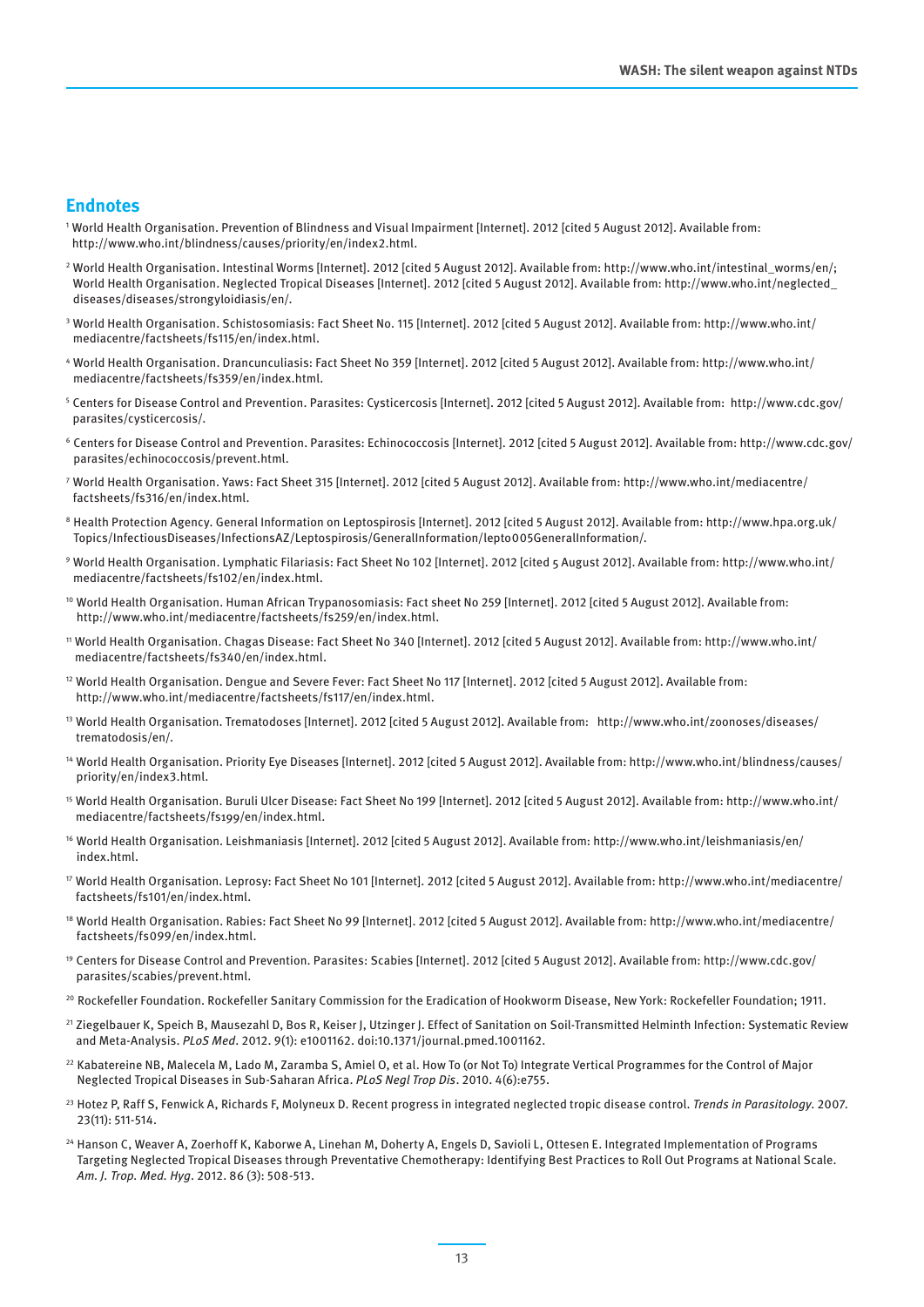- <sup>25</sup> Action Against Hunger, Action for Global Health, End Water Poverty, PATH, Tearfund, WaterAid. Join Up, Scale Up: how integration can defeat disease and poverty. United Kingdom: WaterAid; 2011. p.4.
- <sup>26</sup> Speigel JM, Dharamsi S, Wasan KM, Yassi A, Singer B, et al. Which New Approaches To Tackling Neglected Tropical Diseases Show Promise? *PLoS Med*. 2010. 7(5):e1000255. doi:10.1371/journal.pmed.1000255.
- <sup>27</sup> Gray DJ, McManus DP, Li Y, Williams G, Bergquist R, Ross A. Schistosomiasis elimination: lessons from the past guide the future. *Lancet Infect Dis*. 2010. 10: 733-36.
- $28$  Mills A. Mass campaigns versus general health services: what have we learnt in 40 years about vertical versus horizontal approaches? *Bull World Health Organ*. 2005. 83: 315-316.
- <sup>29</sup>Hall A, Zhang Y, MacArthur C, Baker S. The role of nutrition in integrated programs to control neglected tropical diseases, *BMC Medicine*. 2010. 10(41): doi:10.1186/1741-7015-10-41.
- <sup>30</sup> World Health Organisation. Accelerating Work to Overcome the Global Impact of Neglected Tropical Diseases: a roadmap for implementation. Geneva: World Health Organisation; 2012. p.9.
- <sup>31</sup>World Health Organisation, UNICEF. Prevention and control of schistosomiasis and soil transmitted helminthiasis. Geneva: World Health Organisation. 2004.
- 32 Children Without Worms. A comprehensive strategy for STH control [Internet]. 2012 [cited 15 August 2012]. Available from: http://www.childrenwithoutworms.org/how-we-target-STH.
- <sup>33</sup>World Health Assembly. Elimination of schistosomiasis [Internet]. 2012 [cited 7 August 2012]. Available from: http://apps.who.int/gb/ebwha/ pdf\_files/EB130/B130\_R9-en.pdf.
- 34 World Health Organisation. Drancunculiasis [Internet]. 2012 [cited 7 August 2012]. Available from: http://www.who.int/dracunculiasis/ eradication/en/.
- <sup>35</sup>The Carter Centre. Guinea Worm: Countdown to Zero [Internet]. 2012 [cited 7 August 2012]. Available from: http://www.cartercenter.org/health/ guinea\_worm/mini\_site/index.html.
- <sup>36</sup> Clements A, Andrews R, McCarthy J, Dwan P, Black J, Traub R. A cluster RCT of the impact of a community-based hygiene and sanitation program on infection with intestinal parasites following mass albendazole chemotherapy in Timor Leste. Paper presented for NHMRC Partnership Project Grant APP1013713; 2012; Canberra.
- $37$  Ihid.

<sup>38</sup> In a conversation with D.Bajracharya, WaterAid Country Program Director Timor Leste (August 2012).

- <sup>39</sup> Uddin I, Roschnik N. School health and nutrition: an overview: successes and lessons learned from Nasirnagar, Bangladesh. Washington: Save the Children; 2009.
- <sup>40</sup>Global Atlas of Helminth Infections. The FRESH Framework [Internet]. 2012 [cited 19 September 2012]. Available from: http://www.thiswormyworld.org/about-worms/school-based-deworming/focusing-resources-effective-school-health-fresh.
- <sup>41</sup>Rai C, Lee SF, Rana HB, Shrestha BK. Improving children's health and education by working together on school health and nutrition (SHN) programming in Nepal. Field Actions Science Report. Washington: Save the Children; 2009.
- 42 Save the Children. School Health and Nutrition in Nepal. Public Policy and Advocacy Best Practices. United States: Save the Children: n.d.
- 43 Helen Keller International. Annual Narrative Report: School Health Curriculum Project Phases II: Prevention and Control of Soil-Transmitted Helminths in Cambodia. Cambodia: Helen Keller International; 2012
- <sup>44</sup>Wannak L, Tulukder A, Saroeum P, Koporc K. A strong foundation: Revising Cambodia's National School Health Curriculum to prevent and control intestinal worms. Cambodia: Helen Keller International, Ministry of Education, Youth and Sport, Children Without Worms; 2009 in WaterAid Australia, International Water Centre, IRC International Water and Sanitation Centre. Sharing Experiences: effective hygiene promotion in South East Asia and the Pacific. Australia: WaterAid Australia; 2010.
- <sup>45</sup>Children Without Worms. Quarterly Dose [Internet]. 2012 [cited 20 August 2012]. Available from: http://www.childrenwithoutworms.org/ quarterly-dose-articles/keys-to-success-with-nicaraguas-intestinal-worm-control-program.
- <sup>46</sup>Lucien F, Janusz CB. Worms and WASH(ED) in Nicaragua: a case study on control of intestinal worms in youth populations. Washington: George Washington University; 2011: p.12.
- <sup>47</sup>Yayemain D, Kind J, Debrah O, Emerson P, Aboe A, Ahorsu F, Wanye S, Ansah MO, Gyapong J, Hagan M. Achieving trachoma control in Ghana after implementing the SAFE strategy. *Trans R Soc Trop Med Hyg*. 2009; doi:10.1016/j.trstmh.2009.02.007.
- <sup>48</sup>The Carter Centre, International Trachoma Initiative. Collaborating to Bring Safe Together: summary proceedings of seventh annual trachoma control program review, Ethiopia: International Trachoma Initiative; 2006.
- <sup>49</sup>Aboe A, Bush S, Faal H. The elimination of blinding trachoma in Ghana through improving access to water and latrines. Briefing paper 1211. Proceedings of the 35th WEDC International Conference; 2011; Loughborough United Kingdom. Ghana: Sightsavers; 2011. p.1-4.